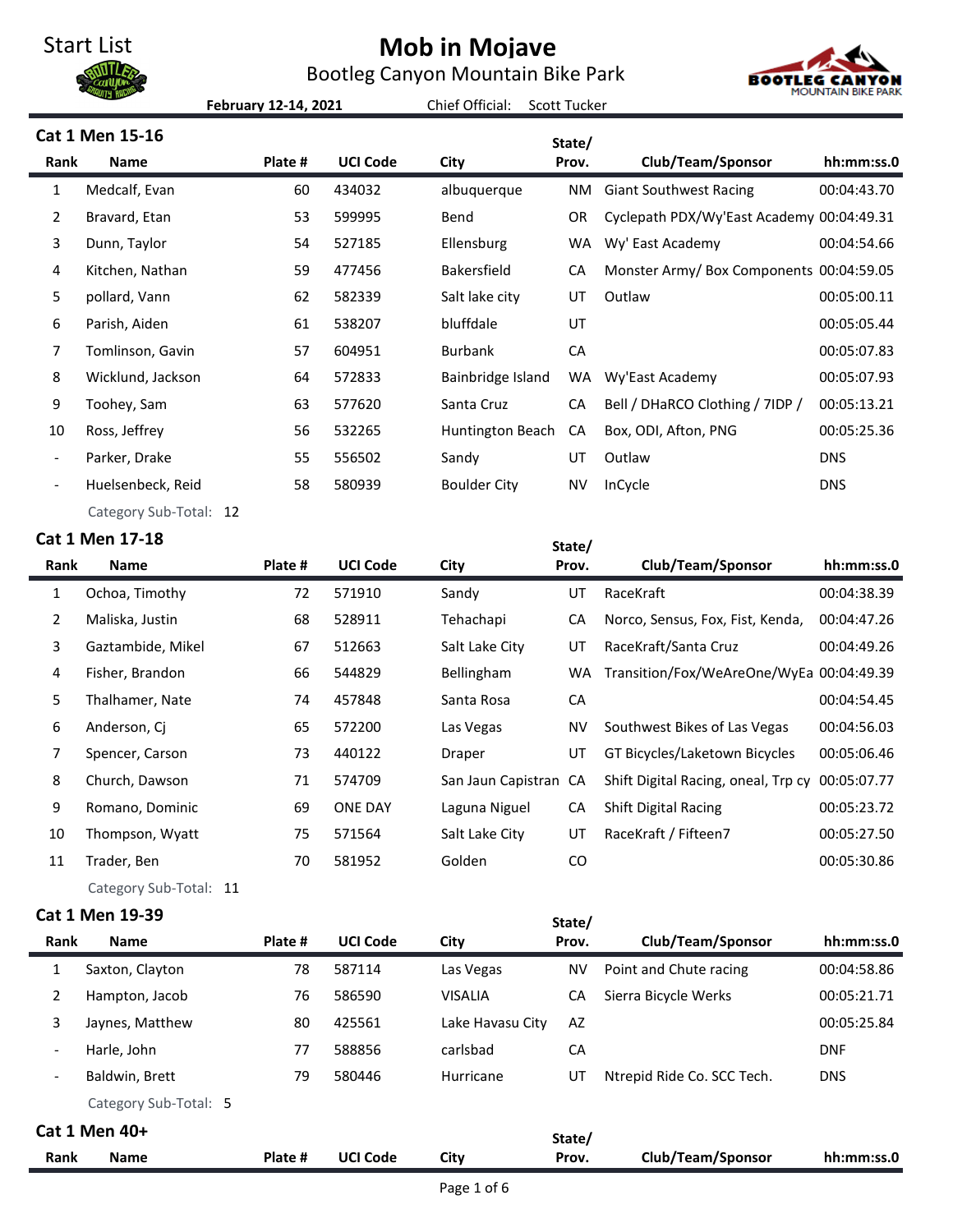Bootleg Canyon Mountain Bike Park



|                          |                          | February 12-14, 2021 |                 | Chief Official:     | <b>Scott Tucker</b> |                                            |             |
|--------------------------|--------------------------|----------------------|-----------------|---------------------|---------------------|--------------------------------------------|-------------|
|                          | Cat 1 Men 40+            |                      |                 |                     | State/              |                                            |             |
| Rank                     | <b>Name</b>              | Plate #              | <b>UCI Code</b> | City                | Prov.               | Club/Team/Sponsor                          | hh:mm:ss.0  |
| $\mathbf{1}$             | Winter, Quinn            | 82                   | 412674          | Henderson           | <b>NV</b>           | Knolly, DVO, DEITY, Maxxis, 100            | 00:05:07.64 |
| $\overline{2}$           | Aho, Christopher         | 81                   | 199562          | Phoenix             | AZ                  |                                            | 00:05:24.57 |
| 3                        | Barton, Randy            | 83                   | 494108          | Meridian            | ID                  | Kore North Intense                         | 00:05:53.13 |
| $\overline{\phantom{0}}$ | Bondurant, Bobby         | 84                   | 107266          | <b>Big Bear</b>     | CA                  | Truckerco posse                            | <b>DNS</b>  |
|                          | Category Sub-Total: 4    |                      |                 |                     |                     |                                            |             |
|                          | <b>Cat 1 Women 15-29</b> |                      |                 |                     | State/              |                                            |             |
| Rank                     | <b>Name</b>              | Plate #              | <b>UCI Code</b> | City                | Prov.               | Club/Team/Sponsor                          | hh:mm:ss.0  |
| $\mathbf{1}$             | Anderson, Brooke         | 50                   | 473371          | Portland            | <b>OR</b>           | Wy'East Academy                            | 00:06:58.30 |
| $\overline{2}$           | mcdonough, meghan        | 51                   | 405550          | golden              | CO                  | <b>Knolly Bikes</b>                        | 00:07:06.83 |
|                          | Category Sub-Total: 2    |                      |                 |                     |                     |                                            |             |
|                          | Cat 1 Women 30+          |                      |                 |                     | State/              |                                            |             |
| Rank                     | <b>Name</b>              | Plate #              | <b>UCI Code</b> | City                | Prov.               | Club/Team/Sponsor                          | hh:mm:ss.0  |
| $\mathbf{1}$             | Sauvage, Agnes           | 52                   | 260768          | Seattle             | <b>WA</b>           |                                            | 00:07:49.08 |
|                          | Category Sub-Total: 1    |                      |                 |                     |                     |                                            |             |
|                          | <b>Pro Women</b>         |                      |                 |                     | State/              |                                            |             |
| Rank                     | <b>Name</b>              | Plate #              | <b>UCI Code</b> | City                | Prov.               | Club/Team/Sponsor                          | hh:mm:ss.0  |
| $\mathbf{1}$             | Skelton, Kailey          | 18                   | 584488          | Rancho Santa Mar CA |                     | <b>KHS PRO MTB</b>                         | 00:05:15.95 |
| 2                        | Merten, McKenna          | 16                   | <b>INTL-IRL</b> | Tempe               | AZ                  | Intense/100%/Monster Army                  | 00:05:30.98 |
| 3                        | Jensen, Kaia             | 17                   | 503769          | Hailey              | ID                  | Liv Southwest Racing                       | 00:05:56.64 |
| 4                        | Owens, Dixie             | 15                   | INTL-UMI        | YUCAIPA             | CA                  | GT Bicycles, Monster Army, TLD,            | 00:06:22.52 |
| 5                        | Maliska, Maranda         | 19                   | 604912          | San Luis Obispo     | CA                  | <b>DsendIt Racing</b>                      | 00:08:32.26 |
| $\overline{\phantom{a}}$ | Wentz, Amanda            | 20                   | 467539          | Reno                | <b>NV</b>           |                                            | <b>DNS</b>  |
|                          | Category Sub-Total: 6    |                      |                 |                     |                     |                                            |             |
| <b>Open Men</b>          |                          |                      |                 |                     | State/              |                                            |             |
| Rank                     | Name                     | Plate #              | <b>UCI Code</b> | City                | Prov.               | Club/Team/Sponsor                          | hh:mm:ss.0  |
| $\mathbf{1}$             | Fierro, Justin           | 146                  | <b>ONE DAY</b>  | San Marcos          | CA                  | <b>GT Coalition/Nezium</b>                 | 00:04:52.55 |
| 2                        | Schmelter, Ryan          | 145                  | 600367          | Yuma                | AZ                  | JYB Weldmore LLC Gladiator Swe 00:05:08.60 |             |
| 3                        | Parker, Brian            | 147                  | 470197          | Newbury Park        | CA                  | Mynesweepers/Truckerco/Canfi 00:05:26.16   |             |
| 4                        | Lawrence, Randy          | 154                  | One Day         | Menifee             | CA                  | <b>DVO</b>                                 | 00:05:39.12 |
| $\overline{a}$           | Johnson, Jacob           | 144                  | 592135          | <b>Boise</b>        | ID                  | Ridgeline Bike and Ski                     | <b>DNS</b>  |
|                          | Category Sub-Total: 5    |                      |                 |                     |                     |                                            |             |
| Pro Men                  |                          |                      |                 |                     | State/              |                                            |             |
| Rank                     | <b>Name</b>              | Plate #              | <b>UCI Code</b> | City                | Prov.               | Club/Team/Sponsor                          | hh:mm:ss.0  |
| $\mathbf{1}$             | Suetos, Cole             | 2                    | <b>ONE DAY</b>  | Temecula            | CA                  | Intense                                    | 00:04:11.73 |
| 2                        | Gwin, Aaron              | 3                    | 274107          | Murrieta            | CA                  | <b>Intense Factory Racing</b>              | 00:04:14.24 |
| 3                        | Walton, Steven           | 9                    | 419362          | Murrieta            | CA                  | <b>KHS Factory Racing</b>                  | 00:04:22.92 |
| 4                        | Foresta, Joseph          | 6                    | 315976          | South Jordan        | UT                  | GT Bicycles, DVO, KENDA                    | 00:04:25.89 |
|                          |                          |                      |                 | Page 2 of 6         |                     |                                            |             |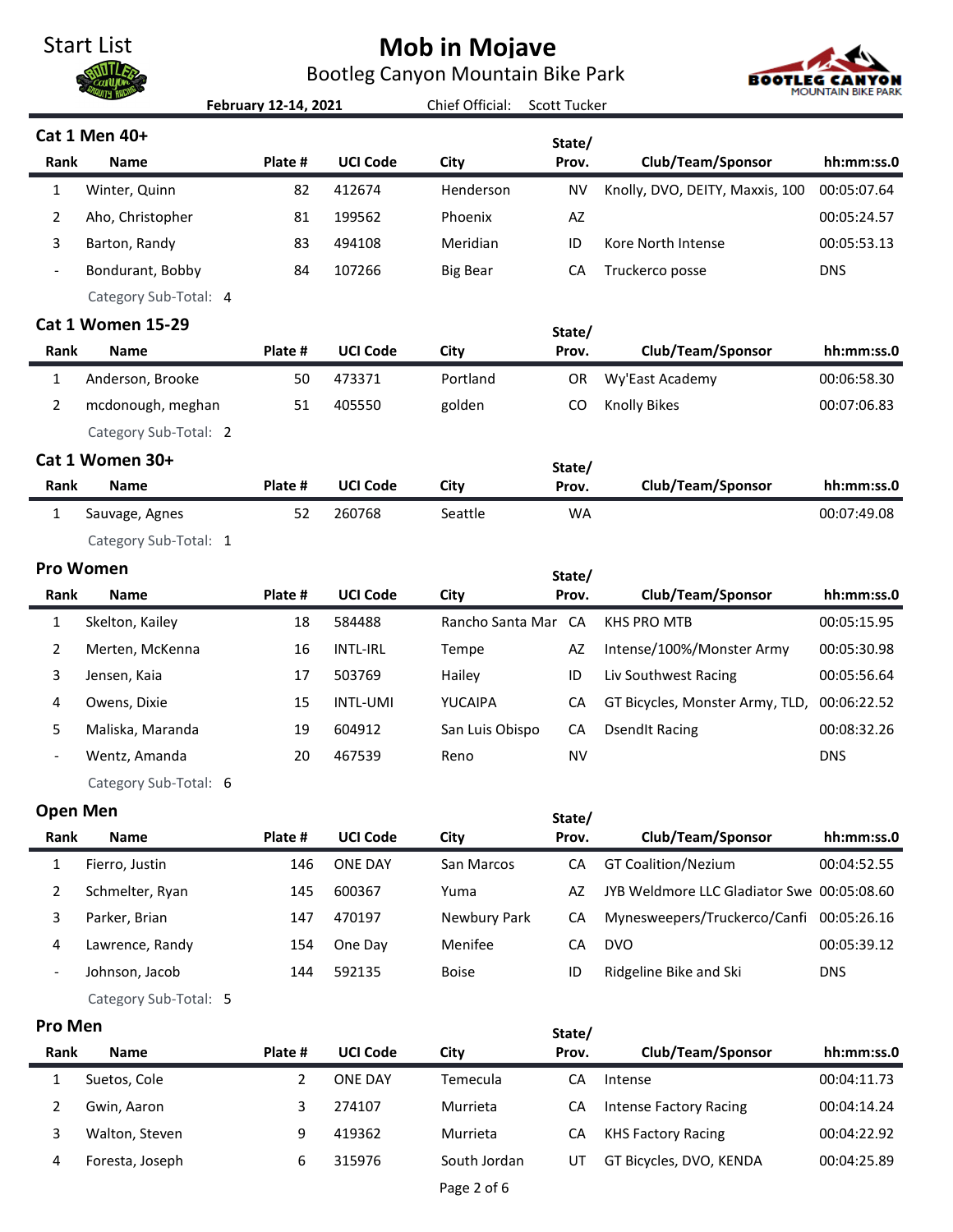Bootleg Canyon Mountain Bike Park



**February 12-14, 2021**

Chief Official: Scott Tucker

| <b>Pro Men</b>           |                        |         |                 |                    | State/        |                                            |             |
|--------------------------|------------------------|---------|-----------------|--------------------|---------------|--------------------------------------------|-------------|
| Rank                     | <b>Name</b>            | Plate # | <b>UCI Code</b> | City               | Prov.         | Club/Team/Sponsor                          | hh:mm:ss.0  |
| 5.                       | Silva, Dante           | 5       | 288799          | <b>CHULA VISTA</b> | CA            | Canyon USA, TLD, Stan's No Tub             | 00:04:29.36 |
| 6                        | Gladu, Scott           | 13      | 345540          | Phoenix            | AZ            |                                            | 00:04:48.49 |
| 7                        | Ellis, Shane           | 10      | 294216          | Durango            | CO            |                                            | 00:04:51.30 |
| 8                        | Cook, Ryder            | 151     | 571990          | Henderson          | <b>NV</b>     | Alchemy bicycles                           | 00:04:52.64 |
| 9                        | Fiene, Cole            | 7       | 530142          | Durango            | <sub>CO</sub> | Santa Cruz PNG 100% 7iDP Neziu 00:04:58.18 |             |
| 10                       | Manning, Danny         | 11      | 556094          | Carson City        | <b>NV</b>     |                                            | 00:04:59.41 |
| 11                       | Newth, Jordan          | 12      | 282818          | West rutland       | VT            | Specialized                                | 00:05:03.28 |
| 12                       | Flinders, Dillon       | 8       | 438611          | Provo              | UT            | Outlaw Bike Team   Commencal               | 00:05:23.84 |
| 13                       | Nestoroff, Nikolas     | 1       | 316782          | San Marcos         | CA            | <b>KHS Factory Racing</b>                  | 00:07:06.17 |
| $\overline{\phantom{a}}$ | Dooley, Austin         | 4       | 480139          | Yucaipa            | CA            | Commencal USA, Stan's NoTubes DNF          |             |
|                          | Wentz, Steve           | 14      | 148884          | Reno               | <b>NV</b>     |                                            | <b>DNS</b>  |
|                          | Category Sub-Total: 15 |         |                 |                    |               |                                            |             |

## **Cat 2 Men 15-18**

|                | .at 2 Men 15-18      |         |                 |                 | State/    |                                            |             |
|----------------|----------------------|---------|-----------------|-----------------|-----------|--------------------------------------------|-------------|
| Rank           | <b>Name</b>          | Plate # | <b>UCI Code</b> | City            | Prov.     | Club/Team/Sponsor                          | hh:mm:ss.0  |
| 1              | Heater, Von          | 89      | 600778          | murrieta        | CA        | ODI/Seven/Alan's Bike Shop                 | 00:04:50.09 |
| $\overline{2}$ | Maskaly, Treyton     | 97      | 604543          | Carson City     | NV        | Pyga USA                                   | 00:05:08.66 |
| 3              | Lloyd, Jett          | 100     | <b>ONE DAY</b>  | Minden          | NV        | Pyga USA                                   | 00:05:10.45 |
| 4              | Markham, Luke        | 92      | 604231          | Salt Lake City  | UT        | Racekraft                                  | 00:05:13.29 |
| 5              | Bialas, Kody         | 99      | 604339          | Las Vegas       | <b>NV</b> |                                            | 00:05:18.52 |
| 6              | Walker, Jett         | 96      | 593773          | Gypsum          | CO        | Kore North                                 | 00:05:27.95 |
| 7              | Ochoa, Mattox        | 93      | 591503          | Sandy           | UT        | RaceKraft                                  | 00:05:44.31 |
| 8              | Simon, Harper        | 98      | 604635          | Incline Village | NV        | Wy'East                                    | 00:05:49.39 |
| 9              | Taylor, Jacob        | 95      | 604233          | Draper          | UT        | Racekraft - Goride.com                     | 00:05:50.60 |
| 10             | Hutt, Zachary        | 101     | <b>ONE DAY</b>  | Phoenix         | AZ        |                                            | 00:06:05.86 |
| 11             | Kirschenmann, Finley | 91      | 556315          | Sandy           | UT        | Outlaw / Commencal USA / Leatt 00:06:46.22 |             |
|                | Phipps, Collin       | 94      | 592836          | Hurricane       | UT        | <b>Accel Cycling</b>                       | <b>DNF</b>  |
|                |                      |         |                 |                 |           |                                            |             |

Category Sub-Total: 12

## **Cat 2 Men 19-39**

|                | at 2 Men 19-39     |         |                 |                  | State/ |                                 |             |
|----------------|--------------------|---------|-----------------|------------------|--------|---------------------------------|-------------|
| Rank           | <b>Name</b>        | Plate # | <b>UCI Code</b> | City             | Prov.  | Club/Team/Sponsor               | hh:mm:ss.0  |
| $\mathbf{1}$   | Thomas, Chris      | 111     | <b>ONE DAY</b>  | Sylmar           | СA     | Universal cycles                | 00:05:02.53 |
| $\overline{2}$ | Mastro, Nick       | 106     | <b>ONE DAY</b>  | Los Angeles      | СA     | Universal Cycles Studio City    | 00:05:14.93 |
| 3              | Bucci, Christopher | 104     | <b>ONE DAY</b>  | Simi Valley      | СA     | Universal Cycles Studio City    | 00:05:32.84 |
| 4              | Crowning, Max      | 108     | <b>ONE DAY</b>  | Tucson           | AZ     | Tucson Bicycle Service/Guru Sus | 00:05:34.65 |
| 5              | Sebestyen, Kyle    | 107     | <b>ONE DAY</b>  | Scottsdale       | AZ     | <b>VIP Mortgage</b>             | 00:05:42.48 |
| 6              | Goodey, Justin     | 103     | 551573          | Saratoga Springs | UT     | <b>Outlaw Bike Team</b>         | 00:05:51.56 |
| 7              | Zarate, Jonathan   | 112     | <b>ONE DAY</b>  | Wilmington       | CA     | <b>Universal Cycles</b>         | 00:06:00.07 |
| 8              | Valle, Francisco   | 113     | <b>ONE DAY</b>  | Los angeles      | CA     | Safetycycle                     | 00:06:07.60 |
|                |                    |         |                 |                  |        |                                 |             |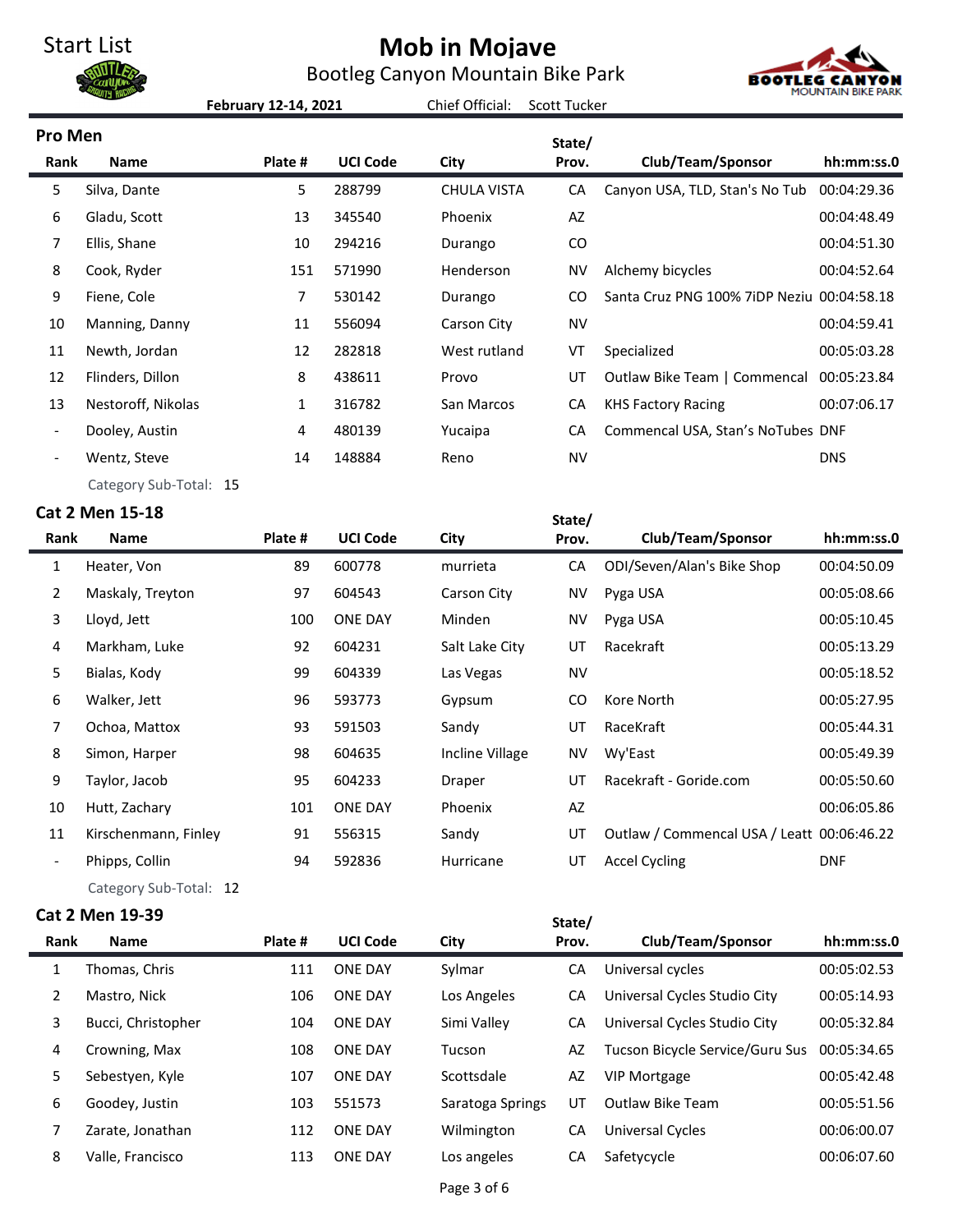Bootleg Canyon Mountain Bike Park



|                          |                          | February 12-14, 2021 |                 | Chief Official:     | <b>Scott Tucker</b> |                                             | <b>MOUNTAIN BIKE PARK</b> |
|--------------------------|--------------------------|----------------------|-----------------|---------------------|---------------------|---------------------------------------------|---------------------------|
|                          | Cat 2 Men 19-39          |                      |                 |                     | State/              |                                             |                           |
| Rank                     | <b>Name</b>              | Plate #              | <b>UCI Code</b> | City                | Prov.               | Club/Team/Sponsor                           | hh:mm:ss.0                |
| 9                        | Dickson, Scott           | 102                  | <b>ONE DAY</b>  | Santa Clarita       | CA                  | <b>Universal Cycles</b>                     | 00:06:20.36               |
| $\overline{\phantom{0}}$ | hoar, justin             | 109                  | <b>ONE DAY</b>  | golden              | CO                  |                                             | <b>DNS</b>                |
| $\overline{\phantom{a}}$ | switzer, michael         | 110                  | 571411          | golden              | CO                  | pedal pushers racing                        | <b>DNS</b>                |
| $\overline{\phantom{0}}$ | Kuhn, Connor             | 105                  | 600997          | Holladay            | UT                  |                                             | <b>DNS</b>                |
|                          | Category Sub-Total: 12   |                      |                 |                     |                     |                                             |                           |
|                          | Cat 2 Men 40+            |                      |                 |                     | State/              |                                             |                           |
| Rank                     | <b>Name</b>              | Plate #              | <b>UCI Code</b> | City                | Prov.               | Club/Team/Sponsor                           | hh:mm:ss.0                |
| $\mathbf{1}$             | Gonzalez, Isaac          | 116                  | <b>ONE DAY</b>  | Los Angeles         | CA                  | Universal Cycles/Team Toro                  | 00:05:47.11               |
| 2                        | Tran, Tim                | 114                  | <b>ONE DAY</b>  | Las Vegas           | <b>NV</b>           |                                             | 00:05:53.51               |
| 3                        | Wade, James              | 115                  | <b>ONE DAY</b>  | Las Vegas           | <b>NV</b>           |                                             | 00:05:54.77               |
| 4                        | Alcantara, Art           | 119                  | <b>ONE DAY</b>  | Tucson              | AZ                  | Home Grown Mtb                              | 00:06:22.10               |
| 5                        | Hammond, David           | 117                  | <b>ONE DAY</b>  | <b>BOISE</b>        | ID                  |                                             | 00:06:38.99               |
| 6                        | Wirthlin, Robert         | 121                  | <b>ONE DAY</b>  | Los Angeles         | CA                  | RAW racing                                  | 00:06:51.31               |
| 7                        | Rasmussen, Sean          | 118                  | <b>ONE DAY</b>  | <b>Boise</b>        | ID                  |                                             | 00:07:12.26               |
| 8                        | Cowling, Ryan            | 120                  | <b>ONE DAY</b>  | Meridian            | ID                  | Kore north, intense, deity, DVO 00:07:23.96 |                           |
|                          | Caine, Andrew            | 122                  | 523563          | Portland            | OR                  |                                             | <b>DNS</b>                |
|                          | Category Sub-Total: 9    |                      |                 |                     |                     |                                             |                           |
|                          | <b>Cat 2 Women 15-29</b> |                      |                 |                     | State/              |                                             |                           |
| Rank                     | <b>Name</b>              | Plate #              | <b>UCI Code</b> | City                | Prov.               | Club/Team/Sponsor                           | hh:mm:ss.0                |
| 1                        | Mendonca, Quinn          | 86                   | 593295          | Visalia             | CA                  | Sierra Bicycle Werks                        | 00:10:21.55               |
|                          | Category Sub-Total: 1    |                      |                 |                     |                     |                                             |                           |
|                          | Cat 2 Women 30+          |                      |                 |                     | State/              |                                             |                           |
| Rank                     | Name                     | Plate #              | <b>UCI Code</b> | City                | Prov.               | Club/Team/Sponsor                           | hh:mm:ss.0                |
| $\mathbf{1}$             | Alcantara, Tara          | 88                   | <b>ONE DAY</b>  | Tucson              | AZ                  | Home Grown MTB                              | 00:06:32.09               |
| $\overline{2}$           | Lomeli, Berenice         | 87                   | <b>ONE DAY</b>  | Tucson              | AZ                  | Guru suspension/mtb emperienc 00:14:05.48   |                           |
|                          | Category Sub-Total: 2    |                      |                 |                     |                     |                                             |                           |
|                          | Cat 3 Men 15-18          |                      |                 |                     | State/              |                                             |                           |
| Rank                     | Name                     | Plate #              | <b>UCI Code</b> | City                | Prov.               | Club/Team/Sponsor                           | hh:mm:ss.0                |
| $\mathbf{1}$             | Lelito, Matt             | 130                  | 604611          | Draper              | UT                  | Racekraft                                   | 00:06:53.01               |
| 2                        | Hess, Travis             | 90                   | <b>ONE DAY</b>  | <b>Boulder City</b> | <b>NV</b>           |                                             | 00:07:14.80               |
| 3                        | Silveria, James          | 129                  | <b>ONE DAY</b>  | Meridian            | ID                  | Kore North, Intense, DVO, Deity,            | 00:08:14.11               |
|                          | Hess, Travis             | 128                  | <b>ONE DAY</b>  | <b>Boulder City</b> | <b>NV</b>           |                                             | <b>DNS</b>                |
|                          | Category Sub-Total: 4    |                      |                 |                     |                     |                                             |                           |
|                          | <b>Cat 3 Men 19-39</b>   |                      |                 |                     | State/              |                                             |                           |
| Rank                     | Name                     | Plate #              | <b>UCI Code</b> | City                | Prov.               | Club/Team/Sponsor                           | hh:mm:ss.0                |
| $\mathbf{1}$             | Gallegos, Ryan           | 133                  | <b>ONE DAY</b>  | Las vegas           | <b>NV</b>           | ME                                          | 00:05:59.83               |
| 2                        | Burger, Joseph           | 136                  | <b>ONE DAY</b>  | Vail                | AZ                  |                                             | 00:06:09.23               |
|                          |                          |                      |                 |                     |                     |                                             |                           |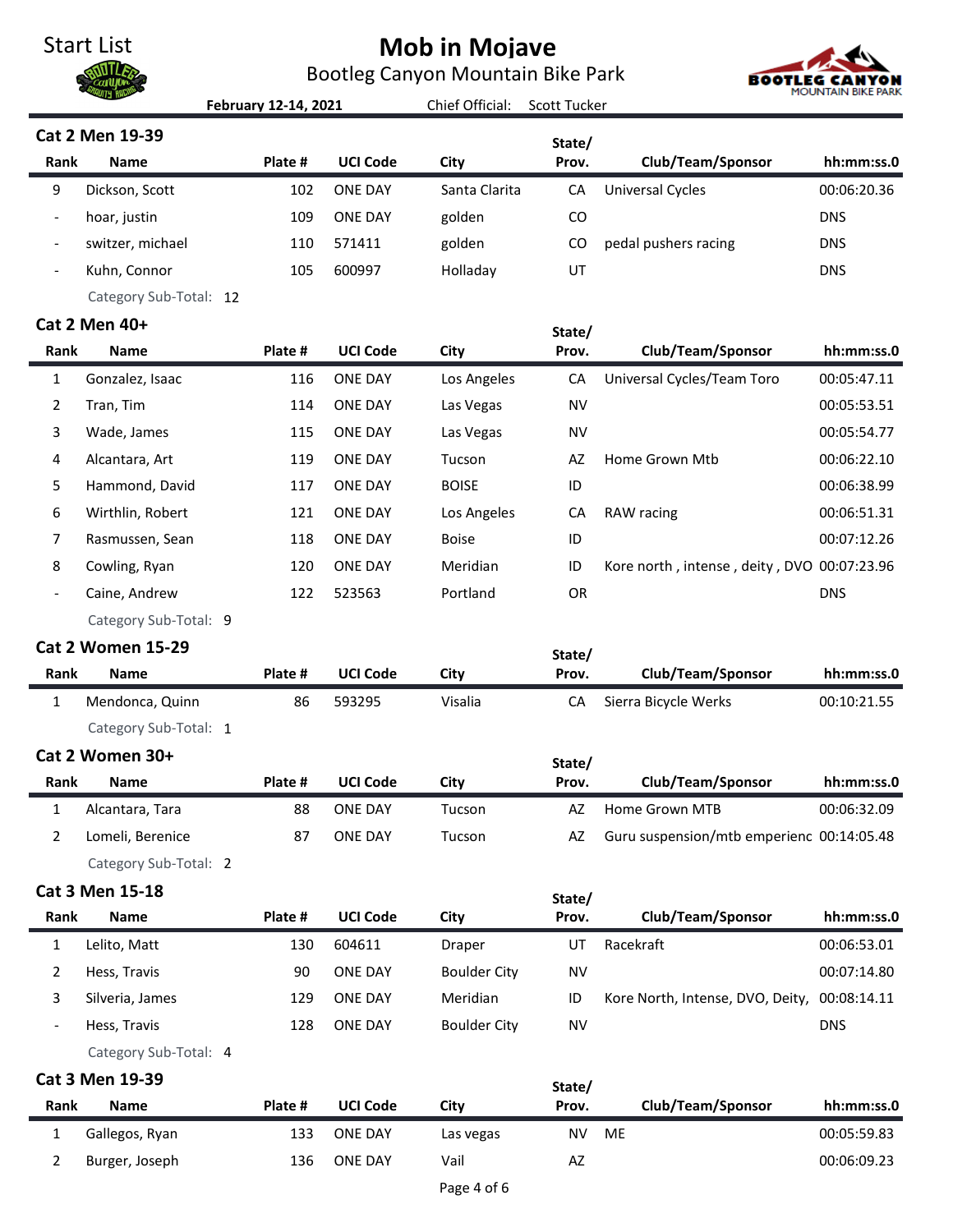Bootleg Canyon Mountain Bike Park



|                              |                          | February 12-14, 2021 |                 | Chief Official:         | <b>Scott Tucker</b> |                                                 |             |
|------------------------------|--------------------------|----------------------|-----------------|-------------------------|---------------------|-------------------------------------------------|-------------|
|                              | <b>Cat 3 Men 19-39</b>   |                      |                 |                         | State/              |                                                 |             |
| Rank                         | <b>Name</b>              | Plate #              | <b>UCI Code</b> | City                    | Prov.               | Club/Team/Sponsor                               | hh:mm:ss.0  |
| 3                            | Delatorre, Ray           | 132                  | <b>ONE DAY</b>  | Upland                  | CA                  | Universal cycles studio city / Part 00:06:47.51 |             |
| 4                            | raskansky, adam          | 134                  | <b>ONE DAY</b>  | las vegas               | <b>NV</b>           | Huffy                                           | 00:06:59.49 |
| 5                            | Moreno, Jesus "DB"       | 135                  | <b>ONE DAY</b>  | Sylmar                  | CA                  | Universal Cycles / PWDB                         | 00:07:00.46 |
| 6                            | Manalo, Leann Andrei     | 137                  | <b>ONE DAY</b>  | Tucson                  | AZ                  | <b>TEPC GURU</b>                                | 00:07:03.26 |
|                              | Moncanda, Carlos         | 131                  | <b>ONE DAY</b>  | Los Angeles             | CA                  | Universal Cycles/ Team Toro                     | <b>DNS</b>  |
|                              | Category Sub-Total: 7    |                      |                 |                         |                     |                                                 |             |
|                              | Cat 3 Men 40+            |                      |                 |                         | State/              |                                                 |             |
| Rank                         | <b>Name</b>              | Plate #              | <b>UCI Code</b> | City                    | Prov.               | Club/Team/Sponsor                               | hh:mm:ss.0  |
| 1                            | Higgins, Dane            | 139                  | <b>ONE DAY</b>  | Tucson                  | AZ                  | Guru                                            | 00:05:57.10 |
| 2                            | Le, Michael              | 141                  | <b>ONE DAY</b>  | Henderson               | <b>NV</b>           | von Cartmann Industries                         | 00:10:11.20 |
| 3                            | Couch, Donald            | 142                  | <b>ONE DAY</b>  | Tucson                  | AZ                  | Guru, Tucson Bicycle Service                    | 00:11:33.56 |
|                              | Kalter, Jesse            | 138                  | 578501          | Reno                    | <b>NV</b>           |                                                 | <b>DNS</b>  |
| $\qquad \qquad -$            | Delaney, James           | 140                  | <b>ONE DAY</b>  | S Ogden                 | UT                  | <b>Bohemian Racing</b>                          | <b>DNS</b>  |
|                              | Category Sub-Total: 5    |                      |                 |                         |                     |                                                 |             |
|                              | Cat 3 Women 30+          |                      |                 |                         | State/              |                                                 |             |
| <b>Rank</b>                  | <b>Name</b>              | Plate #              | <b>UCI Code</b> | City                    | Prov.               | Club/Team/Sponsor                               | hh:mm:ss.0  |
| 1                            | Burger, Kimber           | 126                  | <b>ONE DAY</b>  | Vail                    | AZ                  |                                                 | 00:06:57.95 |
| 2                            | Shymske, Sarah           | 125                  | <b>ONE DAY</b>  | Tucson                  | AZ                  |                                                 | 00:07:44.19 |
| 3                            | Bee, Corinne             | 127                  | <b>ONE DAY</b>  | Tucson                  | AZ                  |                                                 | 00:15:38.52 |
|                              | Category Sub-Total: 3    |                      |                 |                         |                     |                                                 |             |
|                              | Junior Boys 13-14        |                      |                 |                         | State/              |                                                 |             |
| Rank                         | <b>Name</b>              | Plate #              | <b>UCI Code</b> | City                    | Prov.               | Club/Team/Sponsor                               | hh:mm:ss.0  |
| $\mathbf{1}$                 | Shaleen, Cash            | 37                   | 593777          | Canyon Lake             | CA                  | Incycle Race Team                               | 00:05:08.42 |
| $\overline{2}$               | Lawrence, Ryder          | 42                   | <b>ONE DAY</b>  | Menifee                 | CA                  | Hyper, DVO, ODI                                 | 00:05:25.06 |
| 3                            | Lloyd, Levi              | 32                   | 599893          | <b>Fort Collins</b>     | CO                  | Outlaw Bike Team                                | 00:05:39.94 |
| 4                            | Mallen, Alex             | 34                   | 533481          | Sandy                   | UT                  | Outlaw MTB / Commencal USA                      | 00:05:41.80 |
| 5                            | McDermott, Finnegan      | 43                   | 572793          | <b>Glenwood Springs</b> | CO                  | Outlaw MTB                                      | 00:06:07.69 |
| 6                            | Lundin, Kye              | 33                   | <b>ONE DAY</b>  | Mtn Green               | UT                  | Outlaw                                          | 00:06:08.46 |
| 7                            | Verbanac, Jacob          | 39                   | <b>ONE DAY</b>  | Lancaster               | CA                  |                                                 | 00:06:11.75 |
| 8                            | LaRiviere, Fred          | 41                   | 512874          | Alpine                  | UT                  | Commencal - Leatt - Outlaw                      | 00:06:13.86 |
| 9                            | Tworek, Hunter           | 45                   | 570400          | Spring Valley Lake      | CA                  |                                                 | 00:06:17.66 |
| 10                           | Compton, Konnor          | 40                   | <b>ONE DAY</b>  | Gardnerville            | <b>NV</b>           |                                                 | 00:06:55.66 |
| 11                           | Ostoja, Adam             | 36                   | <b>ONE DAY</b>  | Star                    | ID                  | kore north/ Intense Cycles/ Dvo                 | 00:07:41.51 |
| $\qquad \qquad \blacksquare$ | Bundy, Cohen             | 31                   | 576381          | Fort Collins            | CO                  | Outlaw Bike Team                                | <b>DNF</b>  |
| $\overline{\phantom{m}}$     | Stinger, Cameron         | 44                   | 477563          | Reno                    | <b>NV</b>           | Kore north/Deity/6D                             | <b>DNS</b>  |
| $\overline{\phantom{a}}$     | Notaro, Sullivan "Sully" | 35                   | ONE DAY         | <b>Thousand Oaks</b>    | CA                  |                                                 | <b>DNS</b>  |
| $\overline{\phantom{a}}$     | Shamah, Teodor           | 38                   | 604451          | Park City               | UT                  | Race Kraft                                      | <b>DNS</b>  |